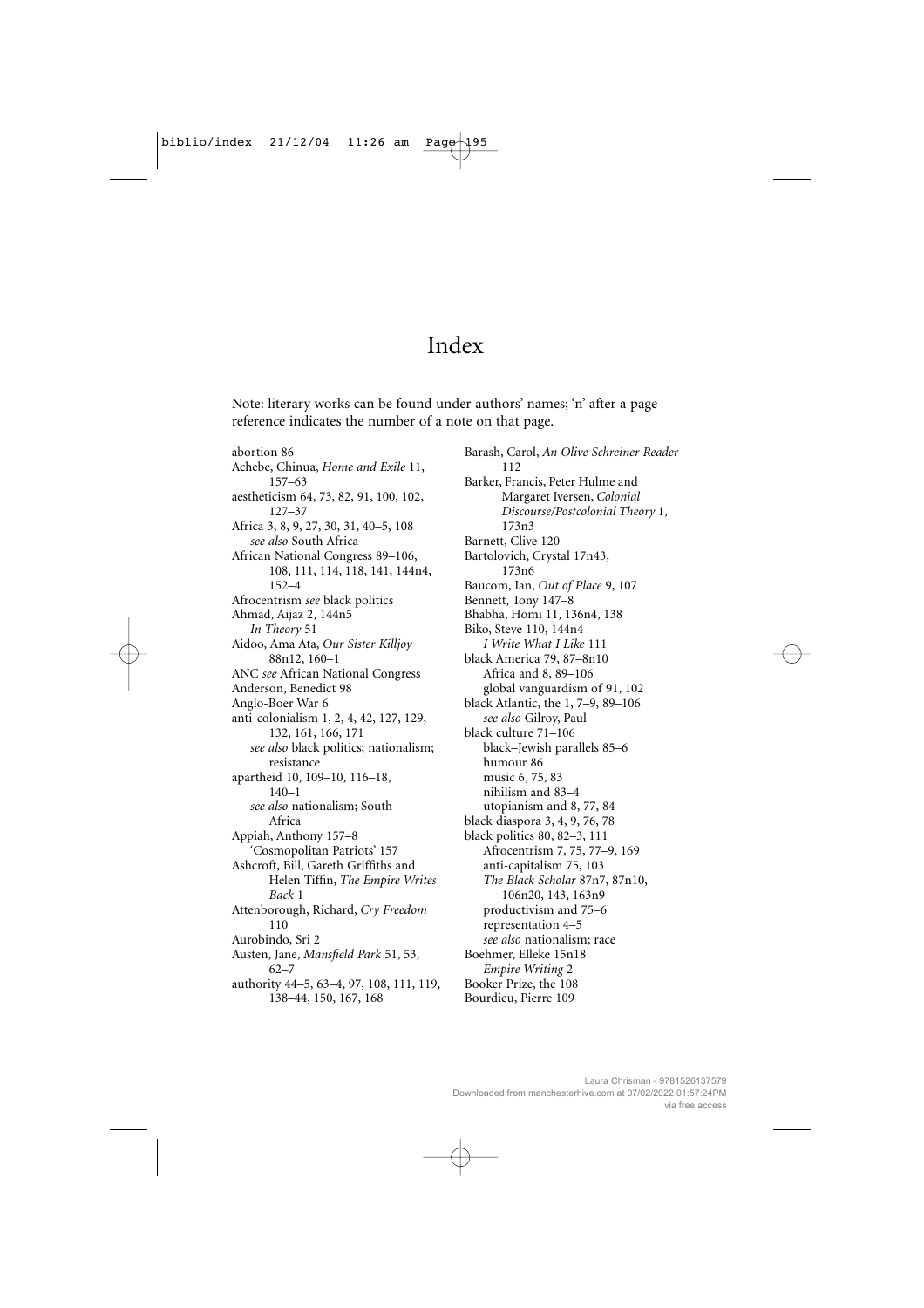Brennan, Timothy 10, 13n8, 136n3, 162n1 *Salman Rushdie and the Third World* 1 Britain black 75, 87n8, 107–8, 111 Communist Party 114 left 154, 165 *Pax Britannica* 158 white 42–3, 103, 107–24 Britishness 6, 9, 10, 77 *see also* Englishness Brontë, Charlotte, *Jane Eyre* 52–3, 142 bureaucracy 26, 28–31, 37 Campbell, Jim 8, 106n20 capitalism 1, 3, 5, 8, 25, 31, 36, 42, 52, 55, 67, 98, 134, 135, 151 black anti-capitalism 75, 103 corporatism 28–9, 37 modernisation 40, 47, 91 modernity and 90 *see also* commodification; labour; reification Caribbean, the 54, 58, 62, 66, 79, 108, 169 Césaire, Aimé 13, 30, 37n5, 169, 170, 171 *Discourse on Colonialism* 21–2 Chrisman, Robert 88n15, 163n9 Cock, Jacklyn, *Maids and Madams* 113–14 Coetzee, J.M. 168 colonialism 4, 22, 37n5, 39–50, 53–6, 62–7, 80, 93, 167 colonial discourse analysis 3, 21, 50n13, 127, 143 endo-colonisation 31 neo-colonialism 10, 108, 141, 143, 150, 164 patriarchy and 40–8 *see also* imperialism commodification 10, 11, 76 commodity fetishism 29–30 imperial idealism and 34 of South Africa 10, 107–24 *see also* capitalism Congo, the 7, 21–38 consumerism 7, 10, 11, 28–31 Conrad, Joseph 165–6 *Heart of Darkness* 7, 19–38, 62 contrapuntal analysis 52, 166–7

Coombes, Annie 2 Cooppan, Vilashini 4 cosmopolitanism 10, 11, 108, 114, 157–63 'cosmopolitics' 12, 157, 161 Cuba 9 culturalism 2, 73, 90, 114, 115 cultural studies 6, 7, 89 Australian 147–8 British 107, 145–6, 148–50 materialist postcolonial 1, 2, 37, 38n18, 51, 68, 139 South African 145–56 *see also* materialism D'Aguiar, Fred 103 de Certeau, Michel 37 degeneration 34, 40, 42–4 de Lanarolle, Ros 109 Derrida, Jacques 10 developmentalism 116–19, 129, 169 Dhlomo, H.I.E. 92 dialectics of blackness 76, 170 of Frankfurt School 85 Frantz Fanon and 3 Fredric Jameson and 61–2, 68 master–slave 83 diaspora 1, 7, 8, 107 *see also* black diaspora Diawara, Manthia 91, 162n5 Douglass, Frederick 83–4 'West India Emancipation Speech' 172 Doyle, Arthur Conan 6 Dubey, Madhu 4 Du Bois, W.E.B. 8, 37n4, 78–9, 89–106 *The Souls of Black Folk* 95–106 'talented tenth' 91–2, 96, 99–100 du Plessis, Menan, *A State of Fear* 112, 113 Eagleton, Terry 2, 52 Eliot, T.S. 35, 36 *The Waste Land* 35 Englishness 9–10, 16n30, 87n9, 107–24 *see also* Britishness Enlightenment, the 4, 56, 74, 78, 127–9 *see also* Kant, Immanuel; modernity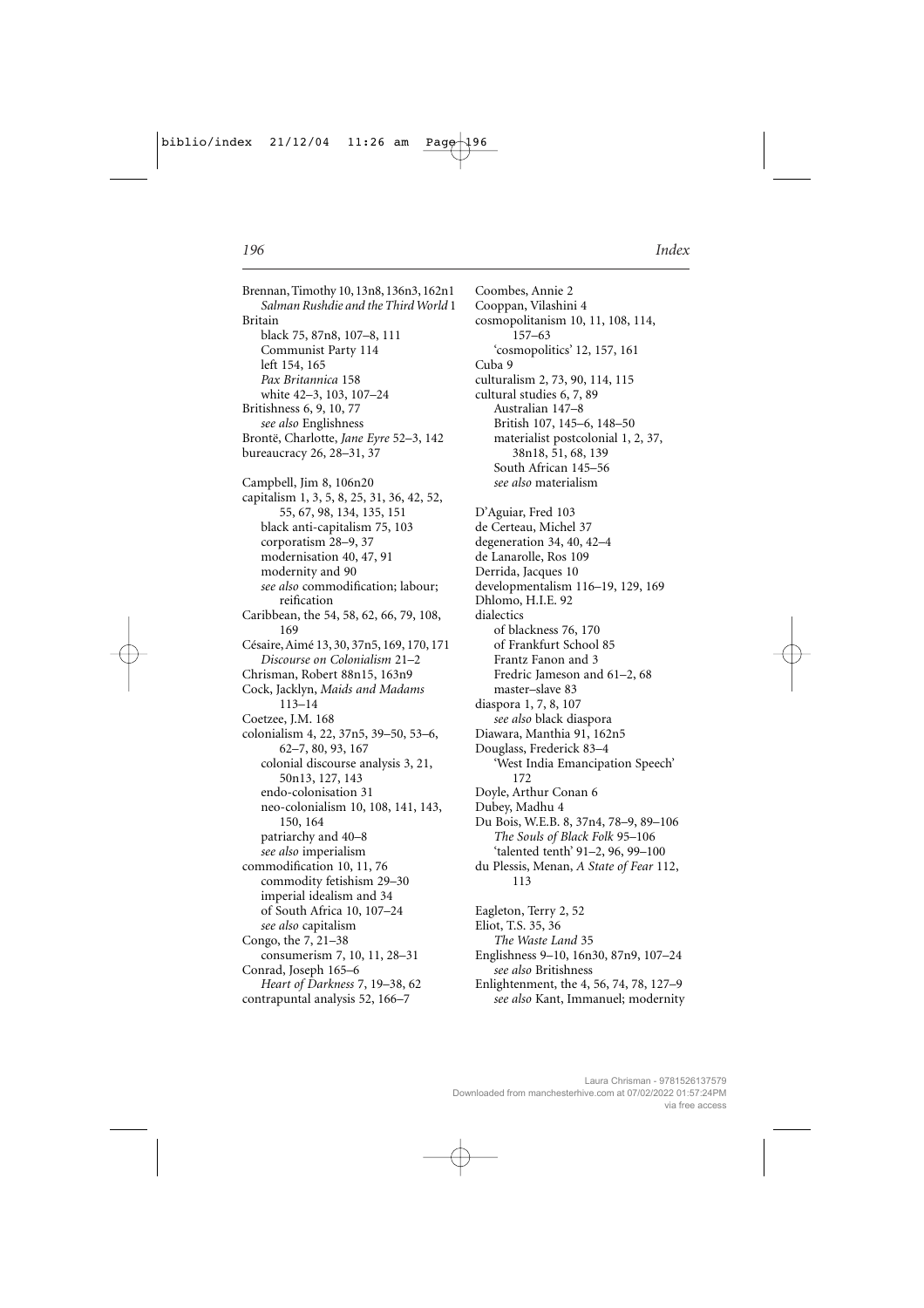epistemology 80, 110, 113, 167 essentialism 7, 139, 166, 170 Evaristo, Bernardine 103 everyday life 7, 22, 37, 38n18 Falklands War 9 family, the 44–6 Fanon, Frantz 2, 3, 94, 127, 132, 135, 161, 169, 170, 171 *Black Skin, White Masks* 133 Farred, Grant 151–4 femininity 39–50 feminisation 28–9, 34, 41 feminism 12, 39–50, 60 Anglo-American 39 Anglo-European 52 black British 113 feminist publishing houses 109–24 idealist 45 materialist 39 postcolonial 48 white British 113 Ferguson, Moira 67 First, Ruth 110, 114 *117 Days* 115 and Ann Scott, *Olive Schreiner* 114 Forster, E.M. 68 *Howards End* 52, 54, 60–2 *A Passage to India* 167–8 Foucault, Michel 58–9, 63 Frankenberg, Ruth and Lata Mani 133 Garvey, Marcus 8 Gikandi, Simon 13n8 *Maps of Englishness* 9, 107 Gilbert, Sandra and Susan Gubar 39 Gilroy, Paul 2, 16n36, 89–90, 101, 105n15, 122n8, 131, 135, 136n6 *The Black Atlantic* 7–8, 73–88 *There Ain't No Black in the Union Jack* 75–8, 81, 82, 107, 122n9, 165 globalisation 1, 157–63 global culture 11 Gordimer, Nadine 113–14, 163n5, 172 *The Essential Gesture* 111–12 Gramsci, Antonio 59–60, 63, 151,153

Green, Michael 147

Haggard, H. Rider *King Solomon's Mines* 39–50 *She* 62 Hall, Stuart 70n13, 107, 114, 144n5, 148–9 Hampson, Robert 25 Hanchard, Michael 90 Hardt, Michael and Antonio Negri, *Empire* 172 Harvey, David 37 Hayford, Joseph Casely 2 Hobsbawm, Eric 31, 69n6 Hoggart, Richard, *The Uses of Literacy* 145 Horowitz, David 161 Huggan, Graham 10, 108 Hulme, Peter 1, 173n3 ideology 39, 41, 46, 47, 48, 53, 58, 60, 67, 167 the body and 55, 67 sexual difference and 52 spatial model of 54, 59, 63, 65 imperialism 1–17, 19–70, 157–63, 164–5 as missionary ideology 58 as waiting game 27 bureaucracy and 26–30 dating of 54, 57–8 everyday life and 21–38 modernism and 51–70 nostalgia 10, 116–19 *see also* colonialism India 58, 108, 142, 144n4, 167, 169 Indiacentrism 69n7, 142 institutionalisation 10, 28, 131, 146 Jacques, Martin 114 James, C.L.R. 2, 13n8 Jameson, Fredric 2, 6, 162n5, 171 'Modernism and Imperialism' 51–70 Jews 74, 140 Black–Jewish parallels 86 humour 86 Johnson, David 105n16, 136n5, 144n5 Jolly, Rosemary 10 Joseph, Peniel 9 Jusdanis, Gregory 87n3, 129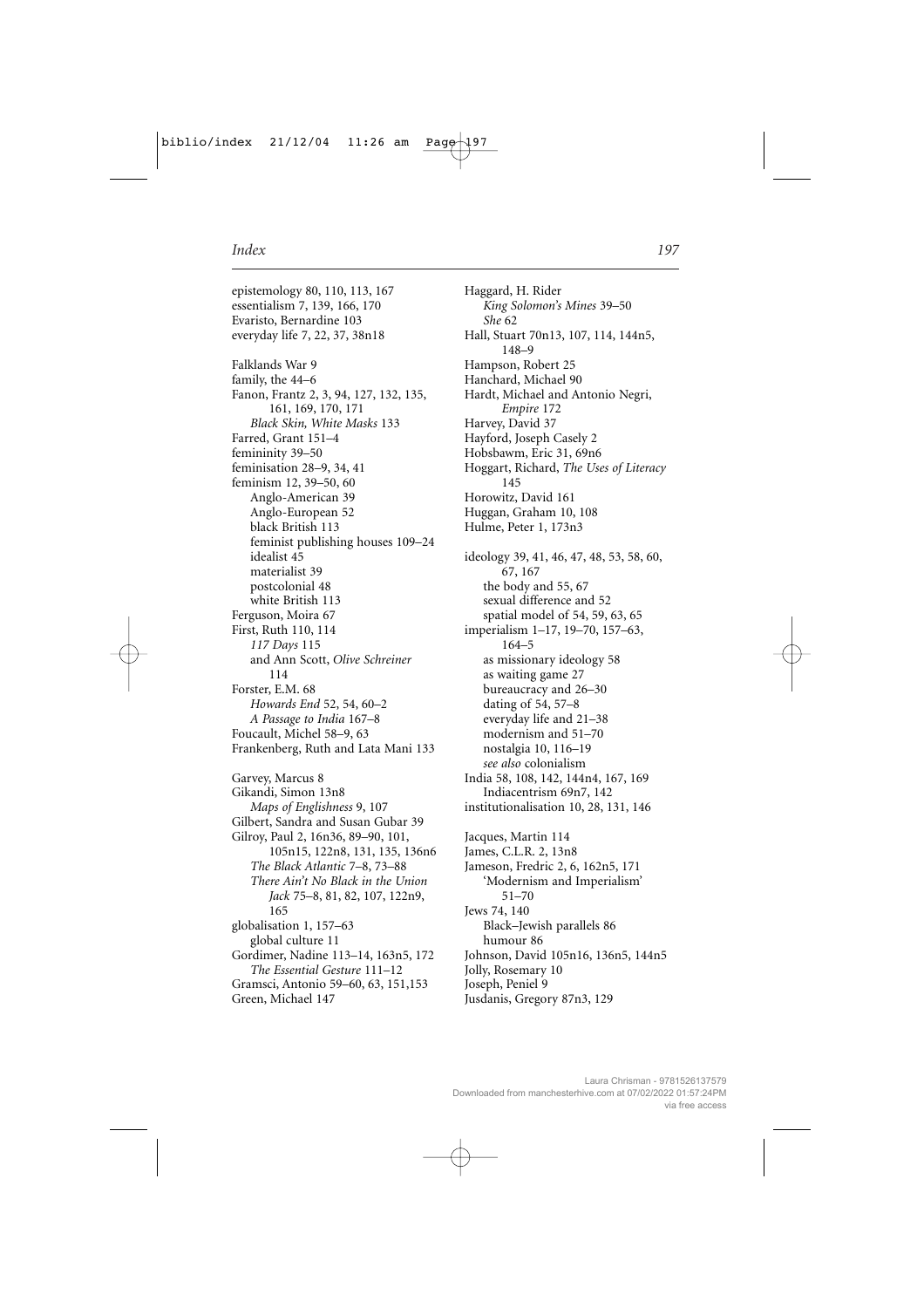Kant, Immanuel 52-7, 136n2, 136n6 categorical imperative 52-3, 56-7, 60 Critique of Judgement 127-30 see also Enlightenment, the; race; subject-constitution Kelley, Robin 4, 9, 15n24, 37n4, 86n2 Kipling, Rudyard 6 Kumar, Amitava 10 Kuzwayo, Ellen 111, 116 labour 7, 22, 28–31, 40, 44–5, 76, 101, 110, 130 blackness and  $75-6$ ,  $81-2$ leisure and 26-8 romantic labourism 45 slave 28, 82 waged 40, 74, 76 women's 39-50 see also capitalism la Guma, Alex 172 Lazarus, Neil 13n8, 69n1, 87n5, 137n10, 143n2, 172n1, 173n6 Resistance in Postcolonial African Fiction 1 Le Carre, John 119 Lefebvre, Henri 37 leisure 7, 22, 26-8 Lenin, V.I. 52 liberalism 10, 35, 96, 116, 128, 158, 162 linguistic turn, the 148-9 Lloyd, David 2 'Race under Representation' 127-37 London 15n22, 23 McClintock, Anne 2 Imperial Leather 39-50 McKay, Claude 2 Magona, Sindiwe 116 To My Children's Children 112 Magubane, Bernard 16n35, 50n12 Makhanya, Sibusisiwe 118 Malan, Rian, My Traitor's Heart 119 Mandela, Nelson 115, 144n4 Long Walk to Freedom 112 Mandela, Winnie 111 Manicheanism 161, 164, 172, 172n1 Marks, Shula 118 Not Either an Experimental Doll 117

Marxism 1, 2, 12, 37n5, 51, 74, 91 Contemporary Marxist Literary Criticism 51 European 166 Marxism Today 127, 151 see also materialism masculinity 39-50, 83, 105n14 Masilela, Ntongela 90-2 materialism 26, 35-6, 39, 54, 75, 77, 120, 127, 135, 141, 142, 143, 150 in postcolonial cultural studies 1, 2, 37, 38n18, 51, 68, 139 mediation 28, 48, 57 Menges, Chris, A World Apart 110, 115 metaphor 132-3, 158-9, 162 metropole, metropolis 7, 11, 22–31, 52-5, 69, 109-24, 160-2, 165-6, 171 Africa and 7, 32-5, 150 anti-colonial opposition 53 consumerism 107-24 slavery and 62 space and 6, 53 Mngadi, Sikhumbuzo 120 modernism 171 imperialism and 51-70 space and 60-2 modernity 8, 89-91, 110, 117 Afro-modernity 90 Englishness and 117-18 slavery and 74, 80-4, 89 Modisane, Bloke, Blame Me on History 112 Mongia, Padmini, Contemporary Postcolonial Theory 1 Mulhern, Francis 51, 165 Munby, Arthur 45 Natal 39-50 National Association for the Advancement of Colored People 95, 100

nationalism 7, 37n5, 52, 73-8 black 12 black South African 3, 89-106 national liberationism 3, 169, 171 transnationalism and 78, 89-106 see also anti-colonialism; resistance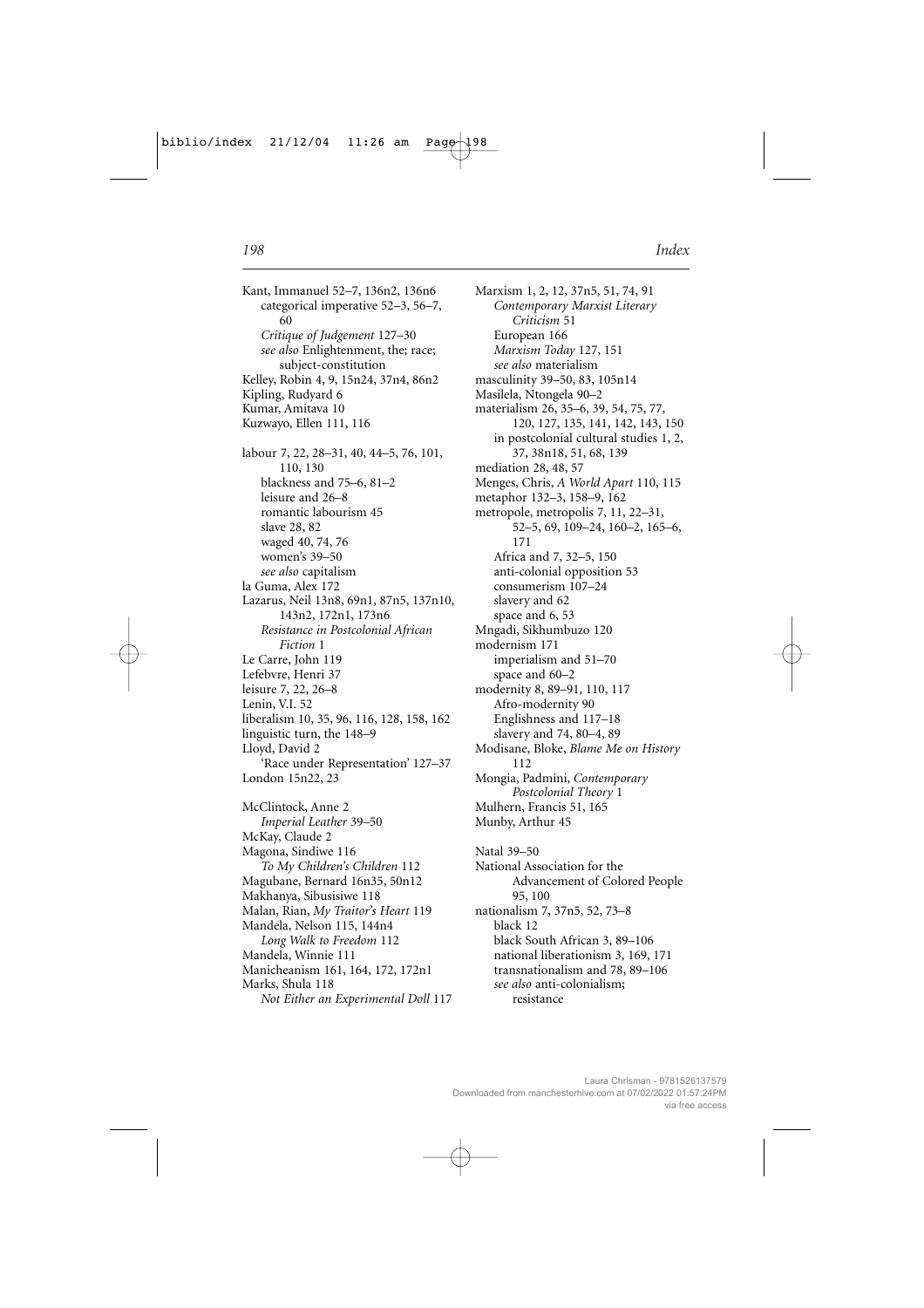nativism 169 Negritude 37n5, 169–70 New African, the 92 Nixon, Rob 120 Ong, Aihwa 9, 15n27, 162n4 Orientalism 5 Pandora Press 109, 112 Parry, Benita 25, 37n5, 69n1, 138–44, 164–74 *Conrad and Imperialism* 165, 166 *Delusions and Discoveries* 171 'Liberation Theory: Variations on Themes of Marxism and Modernity'166 'Materiality and Mystification in *A Passage to India*' 167–8 'Problems in Current Theories of Colonial Discourse' 2, 165–7, 169, 170, 171 'Resistance Theory/Theorising Resistance or Two Cheers for Nativism' 169–70, 171 'Speech and Silence in the Fictions of J.M. Coetzee' 168 patriarchy 3, 40–8 Peach, Linden 145 Phillips, Caryl 87n8, 88n12, 103 Pimomo, Paulus 143 Plaatje, Sol 2, 89–106 *Native Life in South Africa* 95–106 politics 3, 4, 59, 115, 140–2, 167, 171 the political as category 3, 4, 43, 110, 166 'politics of affinity' 154 'politics of fulfilment' 88n14, 101 'politics of transfiguration' 88n14, 101 *see also* black politics; nationalism; resistance; state, the postcolonial exoticism 10–11 postcolonial studies 2, 6, 7, 10, 12, 14n9 *see also* cultural studies postcolonial theory 125–74 post-Fordism 115, 151, 157 postmodernism 72, 73, 149, 150, 153, 172 post office, the 11, 157–63

Premnath, Gautam 3, 15n22 professionalism 23–4 public culture 5 public sphere, the 4, 5, 127–37 publishing houses 109–24 race 42, 65, 71–124, 127–37 1980s British race 'riots' 9, 82, 88n13, 111, 113 Kantian philosophy and 127–30 miscegenation 41 *Race and Class* 87n7, 121n2, 121n5, 122n9, 144n5 racism 3, 4, 5, 76, 78, 100–1, 107, 110, 113, 116, 119, 127–37, 166 anti-racism 10, 113, 110–11, 120, 127, 131, 133, 136n3 'new' 107 rationality 4, 56, 84–5, 86, 113 regeneration 42–3 reification 7, 29, 37, 48 *see also* capitalism resistance 3, 55, 86, 88n16, 164, 165, 169 Rhodes, Cecil 6 Rhys, Jean, *Wide Sargasso Sea* 164 Robbins, Bruce 69n5, 162n1 romance 39, 47 Roy, Arundhati 108 *The God of Small Things* 11 Rushdie, Salman 119 'Outside the Whale' 9 Rushdie Affair 9, 118 *Satanic Verses* 9 Said, Edward 2, 6, 13n8, 138, 171 *Culture and Imperialism* 37n6, 48, 51–70, 166, 169 Salih, Tayeb 132 *Season of Migration to the North* 133 Saro-Wiwa, Ken, *Sozaboy* 159 Sartre, Jean-Paul 165, 166 Schreiner, Olive 110, 112, 114, 171 Schwarz, Bill 13n8, 121n5, 144n5 secretaries 28–9, 33, 35 Sembene, Ousmane, *Black Docker* 79–80 Shakespeare, William 100

*King Lear* 98, 100–1